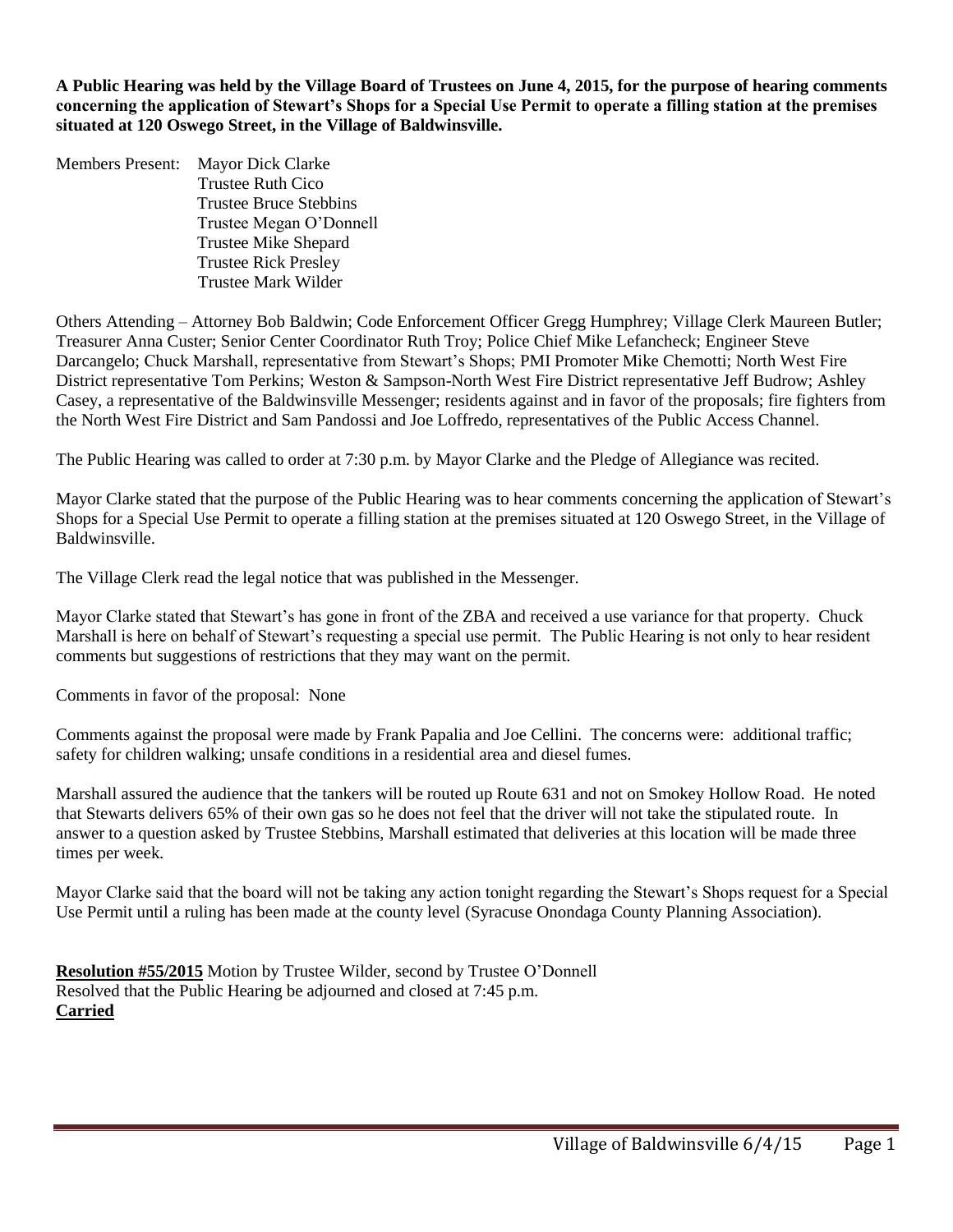#### **Continuation of the Public Hearing for the purpose of hearing comments concerning the application of the North West Fire District to construct an 11,500 square foot Fire Station at 104 Smokey Hollow Road.**

Comments in favor of the proposal: Louise Rutherford, a resident of Hunter Drive, presented the board with a petition signed by 188 residents in favor of the proposal. Bill Hopper, a fire department member and resident at 17 Chaucer voiced his favorable opinion regarding the proposal.

Comments against the proposal were made by Attorney Brian Sinsabaugh representing the residents opposed to the proposal. He summarized their reasons that had previously been submitted to the board. Joyce Ramseyer, on behalf of a St. Mary's apartment resident, voiced concerns about the noise and lights that go along with a fire station.

**Resolution #56/2015** Motion by Trustee Presley, second by Trustee Shepard Resolved that the Public Hearing that began on Thursday, May 21<sup>st</sup>, be adjourned and closed at 8:15 p.m. **Carried**

**Respectfully submitted,**

Maureen Butler

**Maureen Butler Village Clerk**

# **Minutes of the Meeting of the Village Board of Trustees held at 8:53 p.m. at Village Hall, 16 West Genesee Street, Baldwinsville, NY. June 4, 2015**

**Resolution #57/2015** Moved by Trustee Stebbins, second by Trustee Cico, abstained by Trustee Wilder Resolved that the minutes from the Village Board meeting of May 21, 2015, be approved. **Carried**

#### **Citizen's Comments**

Mike Chemotti, Paper Mill Island promoter, asked the board if he could transfer his rental fee and open container request from his rained out May 30<sup>th</sup> Paper Mill Island concert to another date. The board told him that it was fine to reschedule and transfer all fees to the new date. Chemotti's second request was to set up a concession on the South West trail on the night of the fireworks display, Friday, July 3rd. He would provide security and sell only food and non-alcoholic beverages. He will attend the next meeting with more details.

#### **Trustee's Comments**

Trustee Wilder requested that an executive session be held regarding a property acquisition on Lock Street.

#### **Mayor's Comments**

Mayor Clarke mentioned that the Memorial Day parade went well. Clarke informed the viewing audience that he and Town Supervisors John Salisbury and Claude Sykes met with the regional director of NYS DOT Carl Ford about the bad condition of the state roads in Baldwinsville. Ford stated that the patching is scheduled for later this summer, in particular on Rt 31 from the Village line going towards Budweiser and from the railroad tracks to the village line. This is a temporary fix until the entire road is resurfaced next year.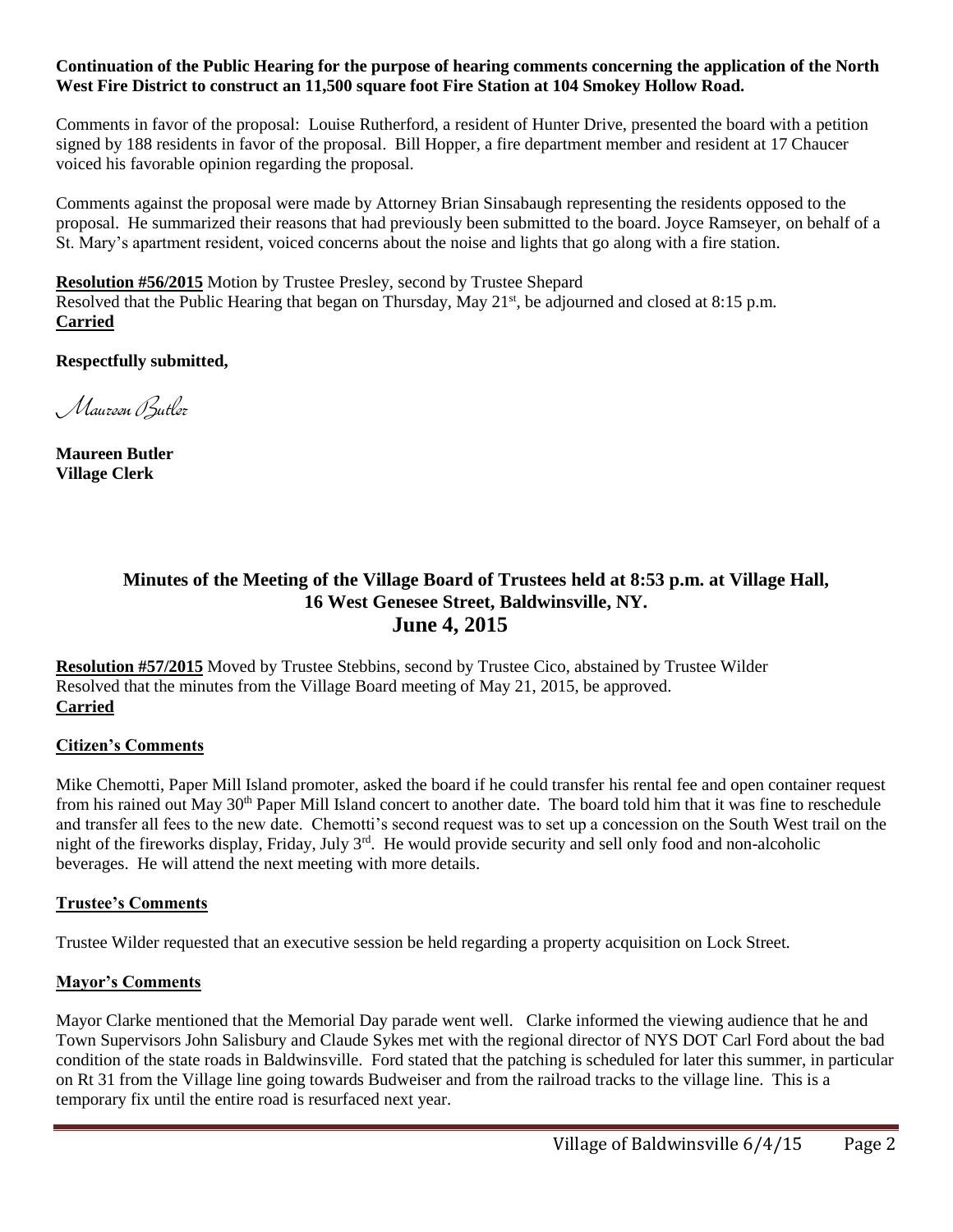Clarke requested that the following items be added to the agenda: the formation of a finance committee and executive session regarding a lease negotiation.

# **Department Heads**

Code Enforcement Officer Gregg Humphrey reminded everyone that all new swimming pools require a permit. Village Clerk Maureen Butler confirmed that residents can call the Clerk's office after they fill their pools with both a beginning read and an ending read and a sewer credit will be given based on the amount of water used in pool.

Senior Center Coordinator Ruth Troy mentioned that the center is in the process of conducting a survey regarding transportation needs for individuals 60 and over in the Greater Baldwinsville area. Surveys can be picked up at the Senior Center, Village Hall and both Town offices. Troy updated the board that with the help of the Office of the Aging a shopping bus will be available at four of the senior housing complexes once a month.

Engineer Darcangelo noted that milling and paving will begin on Monday, June 15<sup>th</sup> on Albert Palmer Lane and Spruce Street. The following streets will be milled the following week: Braeside, Echodale and Overbrook. Darcangelo stated that he and Trustee Wilder will do a brief presentation at the next board meeting regarding the water system in the village.

#### **Pending Business**

# **Public Hearing Vote – Proposed Firehouse construction**

Prior to the voting on the firehouse construction Attorney Bob Baldwin asked that a motion declaring it as an unlisted action be done.

#### **Resolution #58/2015** Moved by Trustee O'Donnell, second by Trustee Cico

Resolved to adopt a SEQR resolution stating that the board's decision regarding the proposed firehouse is an unlisted action and will not have an impact on the environment.

#### **Carried**

Mayor Clarke read the prepared motion regarding the application of the North West Fire District to construct an 11,500 square foot Fire Station at 104 Smokey Hollow Road. Clarke noted that he will read the motion and prior to a roll call vote the board will be able to fine tune the resolution. After a discussion by the board the motion was edited slightly (highlighted) to read as follows:

# **Resolution #59/2015** Moved by Mayor Clarke, second by Trustee Wilder

WHEREAS, the North West Fire District has made application to construct a two story 11,500 square foot Fire Station at 104 Smokey Hollow Road in the Village of Baldwinsville; and

WHEREAS, the application is to construct the Station on a 6.75 acre lot in a Planned Development District (PDD) within the Village that does not allow for the suggested use; and

WHEREAS, the North West Fire District is a fire district created pursuant to Article 11 of the Town Law and has the legal authority to acquire and utilize real property; and

WHEREAS, the Fire Station to be constructed is to be utilized as a response site only with no social events to take place on the site or training facilities to be constructed on the site; and

WHEREAS, this Board of Trustees must make a determination as to whether the public interests of the North West Fire District outweigh the public interests of the Village of Baldwinsville with respect to the uses allowed in this PDD, NOW, THEREFORE, after due consideration of the various factors involved in this decision and after a public hearing which has taken place on May 21, 2015, and concluded June 4, 2015, the Village Board of Trustees finds as follows: 1. The Fire Station to be constructed is a station to be used for responders

and their equipment for response and training only and is approximately 11,500 square feet to be constructed on a 6.75 acre lot located in a Planned Development District within the Village, which does not provide for such use.

2. The location of the proposed Fire Station provides enhanced response capabilities for the Fire District and is in the best interests of public safety and the inhabitants of the Village. Based on the location and enhanced response capabilities, the fire insurance rates for properties located in the Village should be reduced, providing savings for Village residents.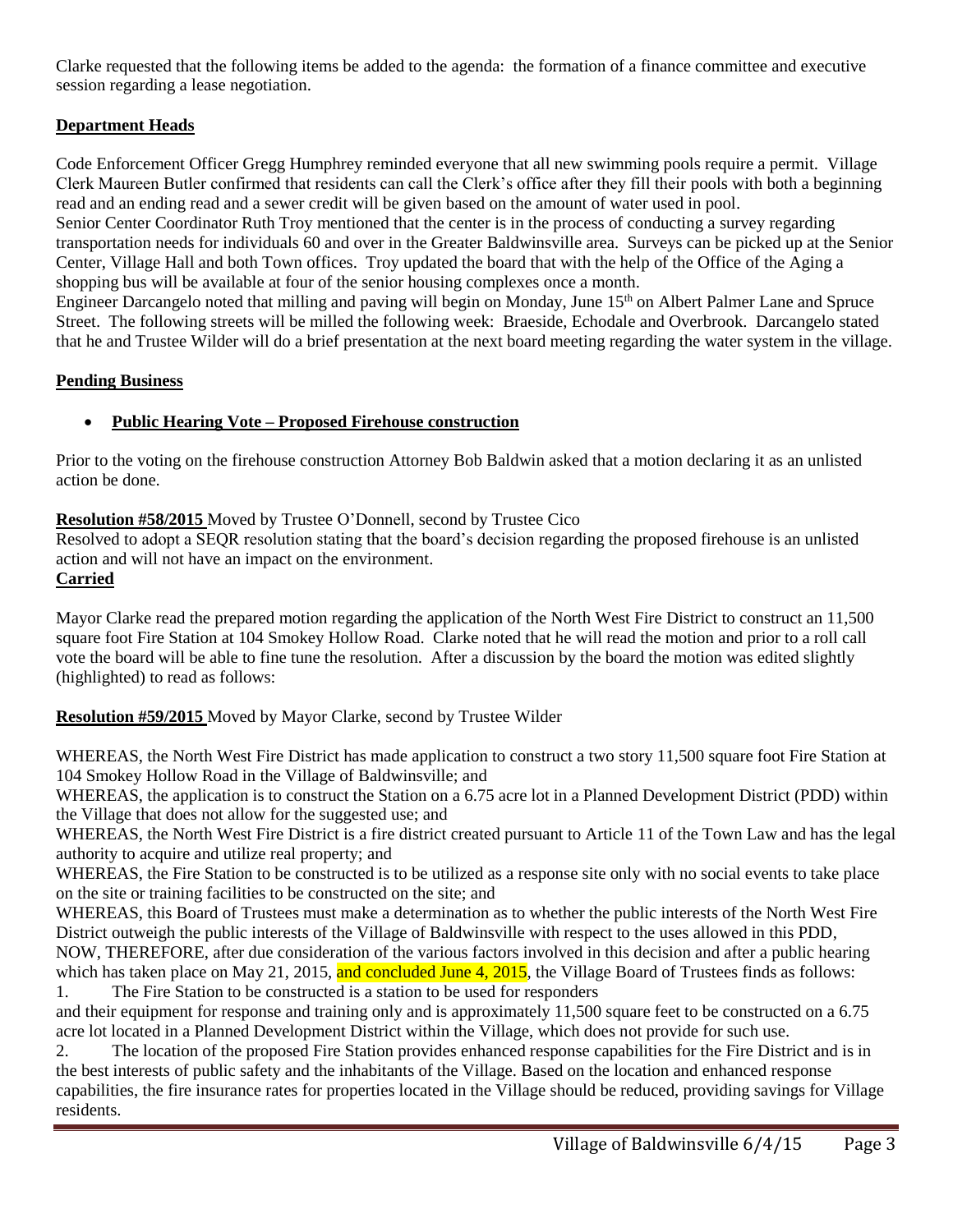3. Any possible negative impacts on legitimate local interests of the Village from the day-to-day operations of the Fire Station, such as drainage, traffic, noise levels and buffering for aesthetic purposes can be reasonably mitigated through site plan review.

4. Although it has been suggested that there might be a negative effect on fair market values of surrounding residential properties, there has been no independent evidence of such affect, and the reduction in costs of fire insurance to the Village as a whole based on the location of the Fire Station in the Village would not make such possible reductions unreasonably detrimental.

5. Based on the reduction of response time to fire emergencies and the fact that most fire fighters assigned to the station currently live nearby to the station location and the location provides a quick response to the adjacent school campus, an alternate location for the proposed Fire Station is not feasible.

6. The existing station at 59 Elizabeth Street within the Village of Baldwinsville is insufficient to meet the needs of the community as presently constructed and cannot be sufficiently improved to provide the needed service. Based on statements from representatives of the Fire District, they have without success attempted to find suitable alternative locations. No specific alternate locations have been mentioned or suggested, therefore we find that there are no specific reasonable alternate locations for the Fire Station.

7. It is in the best interests of the Village of Baldwinsville to exempt the

proposed use as a Fire Station from the rules of the PDD in which it is to be located, since the public safety and the other factors found by the Village Board outweigh the need to require strict compliance with the zoning rules for this site, therefore the application of the North West Fire District to be exempted from the strict zoning requirements of the Village and the PDD District in which the Fire Station is to be located is granted contingent on approval of the proposed site plan by the Village Planning Board and upon successfully addressing the concerns of the Village Board.

8. Notwithstanding the exemption from zoning regulations, the matter should be and hereby is referred to the Planning Board of the Village of Baldwinsville for site plan review and decision pursuant to Section 345-34 of the Baldwinsville Village Code.

# **Roll Call Vote:**

Trustee Wilder – aye; Trustee Cico – aye; Trustee Stebbins – aye; Trustee O'Donnell – aye; Trustee Shepard – aye; Trustee Presley – aye; Mayor Clarke – aye.

# **Carried**

The board discussed the proposal and got questions answered in order to make an informed decision. Trustee Wilder questioned the fire department about the response time from Smokey Hollow to other developments on the north side, for example, Baldwin Hill. Wilder also had concerns about the wetland delineation. The Village board feels confident that the appointed Planning Board will address its concerns and those of the residents. The concern of the multiple plans presented by the district brought about the Village board changing the wording of the resolution to be contingent on the Planning Board's approval and also on the Village board approving the approved site plan. The Village Board wants to make sure that all of the residents' concerns are met. A concern of the fire district is that even if it gets approved by the Planning Board it may still get shot down by the Village board.

# **Public Hearing – Stewart's Shops**

Mayor Clarke stated that the request by Stewart's Shops for a Special Use Permit regarding the property at 120 Oswego Street will not be voted on until the findings from the County can be reviewed.

# **Update from Parks Committee**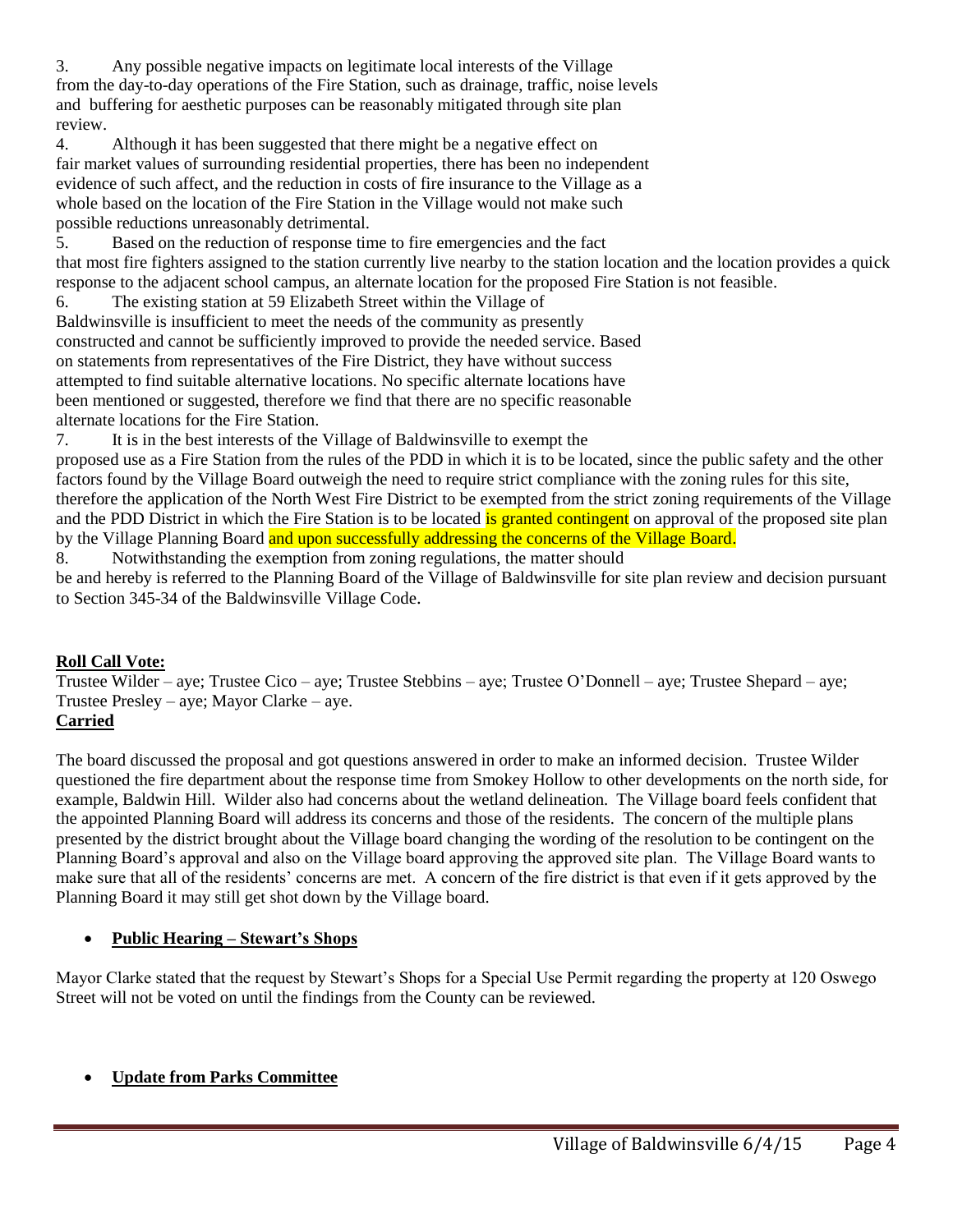Trustee Shepard began a discussion about a fee for the Mercer Park concession and also for the use of Community Park for an encampment. It was decided that fees would not be charged for these reservations.

# **New Business**

# **Waiver of the Open Container – 6/13/2015 Block Party**

#### **Resolution #60/2015** Moved by Trustee Wilder, second by Trustee O'Donnell

Resolved to approve the request from Allen Wood, resident at 3 Chaucer Circle, for a waiver of the Open Container Law for a "block party" in the cul-de-sac area in his neighborhood on Saturday, June 13, 2015 from 5:00 p.m. – 11:00 p.m. **Carried**

# **New Police Vehicle – Solvay Bank**

# **Resolution #61/2015** Moved by Trustee Presley, second by Trustee Wilder

Resolved to authorize the mayor to sign the loan documents from Solvay Bank to purchase a budgeted new police vehicle in the amount of \$31,925.96.

**Carried**

#### **Agreement with The Leahy Co., Inc - Review**

Mayor Clarke spoke to the board about a company that reviews workers compensation policies/premiums in hopes of securing their clients a refund. There is not a cost to the village unless a refund or reduced premium is received from the carrier. Since the percentage/cost is not known Trustee Wilder asked that this discussion continue at the next meeting.

#### **Girl Scout Encampment – 8/22/2015 – 8/23/2015**

**Resolution #62/2015** Moved by Trustee Cico, second by Trustee O'Donnell

Resolved to approve a request for the 2015 annual Girl Scout encampment at Community Park on Saturday, August 22<sup>nd</sup> at 8:00 a.m. through Sunday, August  $23<sup>rd</sup>$ , at 11:00 a.m., with no fee. **Carried**

# **Establishment of Finance Committee**

#### **Resolution #63/2015** Moved by Trustee Clarke, second by Trustee O'Donnell

Resolved to establish a finance committee that consists of Trustees Presley, Stebbins and Cico, Treasurer Anna Custer and Clerk Maureen Butler with Trustee Presley being the chair of the committee. **Carried**

It was decided that this committee will be appointed at the Annual meeting each year with a rotation of trustees.

# **Executive Session with no anticipated action**

**Resolution #64/2015** Moved by Trustee Wilder, second by Trustee Cico Resolved that the board retire into executive session at 9:13 p.m. **Carried**

**Resolution #65/2015** Moved by Trustee Wilder, second by Trustee Cico Resolved that the board return from executive session at 9:40 p.m. **Carried**